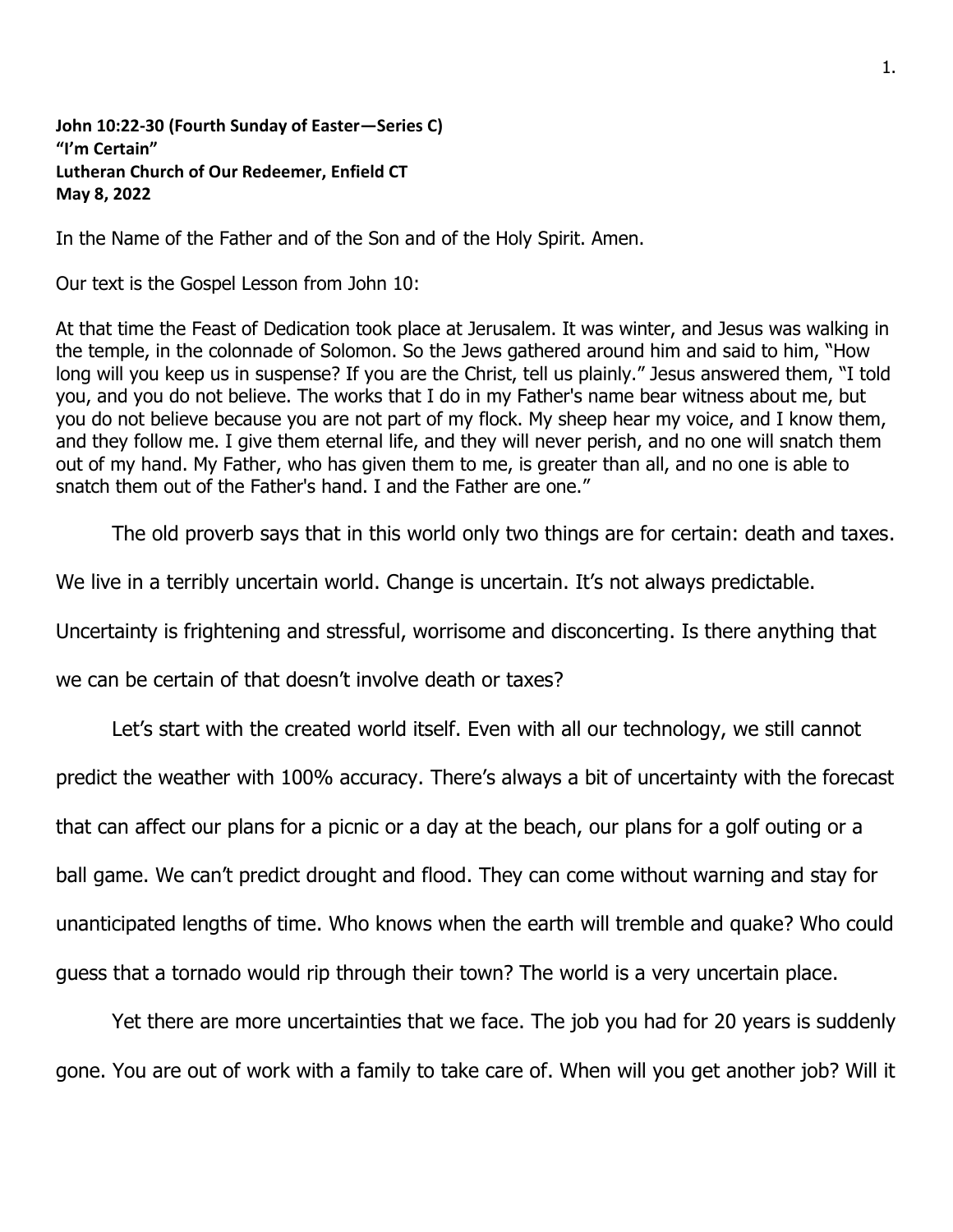pay enough so that you can pay the bills and put food on the table and clothes on your back? How long will a new job even last?

A marriage breaks down and ends in divorce. What happens with the children? How will they deal with this devastating end to their parent's marriage? What God has joined together man is separating. How will the couple handle this spiritually and emotionally?

You get a diagnosis from your doctor and it is cancer. Will I beat it? Will the treatments be successful? What kind of quality of life can I expect? How do I tell my loved ones? What would happen if . . . ?

This world is a very uncertain place. These are but a few examples of life's uncertainties. I'm sure each of you can add to these from your own lives. Thinking about uncertainties is unsettling. We don't like dealing with the unknown. We don't like living with the uncertain. It makes us very nervous. Uncertainties make us frightened, stressed, worried, sleepless, and anxious. Those emotions can cause us various physical ailments as well as mental insecurities. We begin to doubt our friends and our relationships; we begin to doubt our self-worth and our abilities to "make it through." Is there anything that we can be certain of and place our confidence and trust in?

Jesus said, "My sheep hear my voice, and I know them, and they follow me. I give them eternal life, and they will never perish, and no one will snatch them out of my hand. My Father, who has given them to me, is greater than all, and no one is able to snatch them out of the Father's hand." Jesus Christ our Good Shepherd died on the cross and rose again from the dead in order to make you and me and all people a part of His flock. The Holy Spirit, who proceeds from the Father and the Son, has created faith in our hearts to believe in Jesus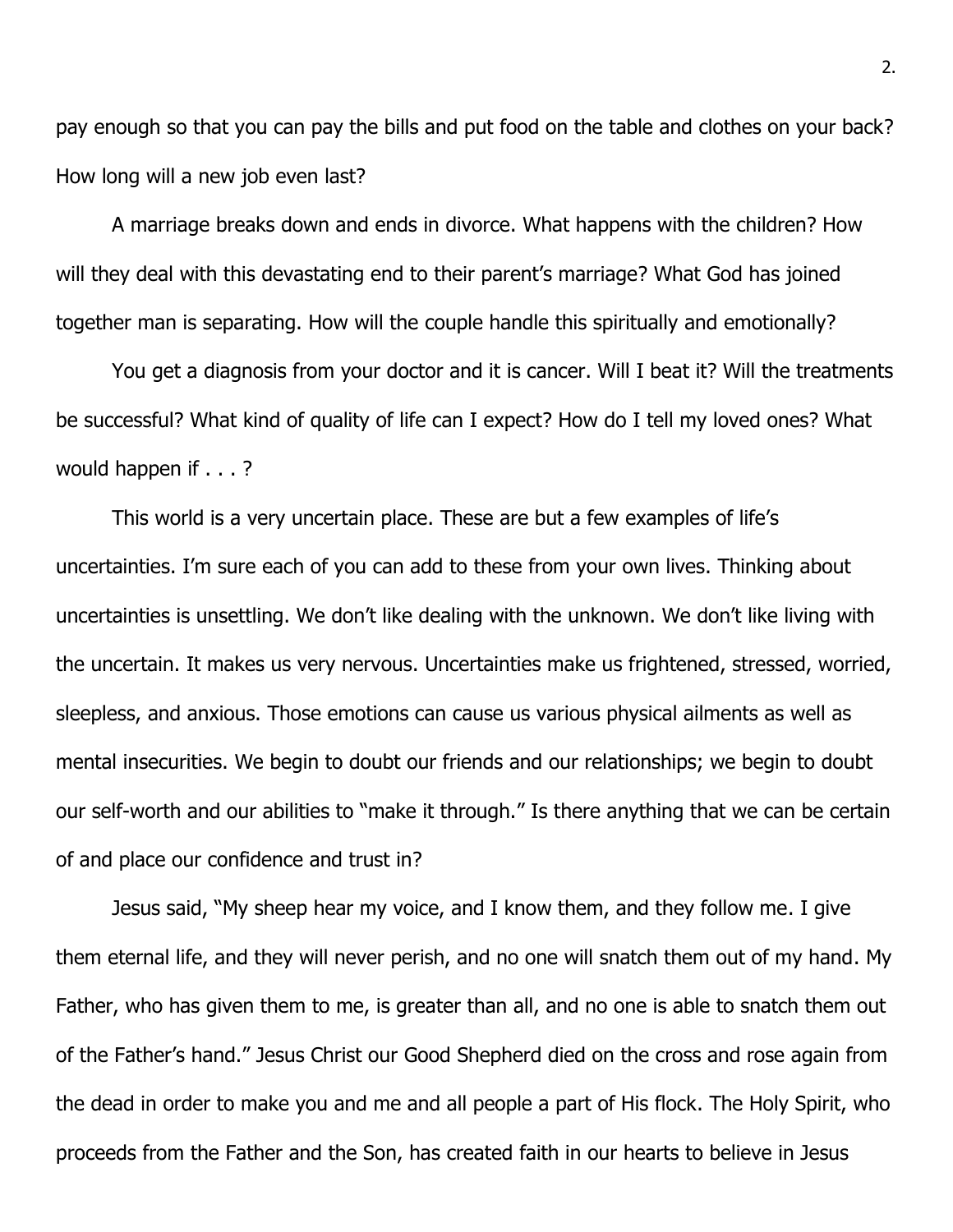Christ as our only Savior from sin and death. Through the waters of Holy Baptism, the Holy Spirit has made us children of the heavenly Father, sheep who through the Word of Christ hear the voice of our Shepherd Jesus saying, "I forgive you all your sins. You are mine. I give you eternal life and you will never perish. Death and hell have no power over you. No one will drag you away from My hands."

Want proof that this is sure and certain? Look at the hands of your Good Shepherd. This is the Shepherd who laid down His life on behalf of His sheep—you and me. See the marks of the nails in His hands? They nailed Jesus to the cross to suffer death so that you would not perish but have eternal life through the forgiveness of your sins. See the nail scars in His hands? Jesus is risen from the dead and you also will rise again to enter with Him in body and soul into life everlasting in a new creation.

Listen to what the Psalmist writes about the certainty of being in the Lord's hands: "For the LORD is a great God, and a great King above all gods. In his hand are the depths of the earth; the heights of the mountains are his also. The sea is his, for he made it, and his hands formed the dry land. Oh come, let us worship and bow down; let us kneel before the LORD, our Maker! For he is our God, and we are the people of his pasture, and the sheep of his hand" (Psalms 95:3-7a). God's hands, Christ's hands, hold what He has made and He cares for His people. As a shepherd protects and provides for His flock, so Christ provides and protects us, His sheep, and brings us to eternal life.

We have His promise and quarantee. No one is able to snatch us out of God's hand not the devil, not the world, not our own sinful flesh; not life's uncertainties, not our fears, not our troubles. St. Paul picks up this very theme in Romans 8, "For I am sure that neither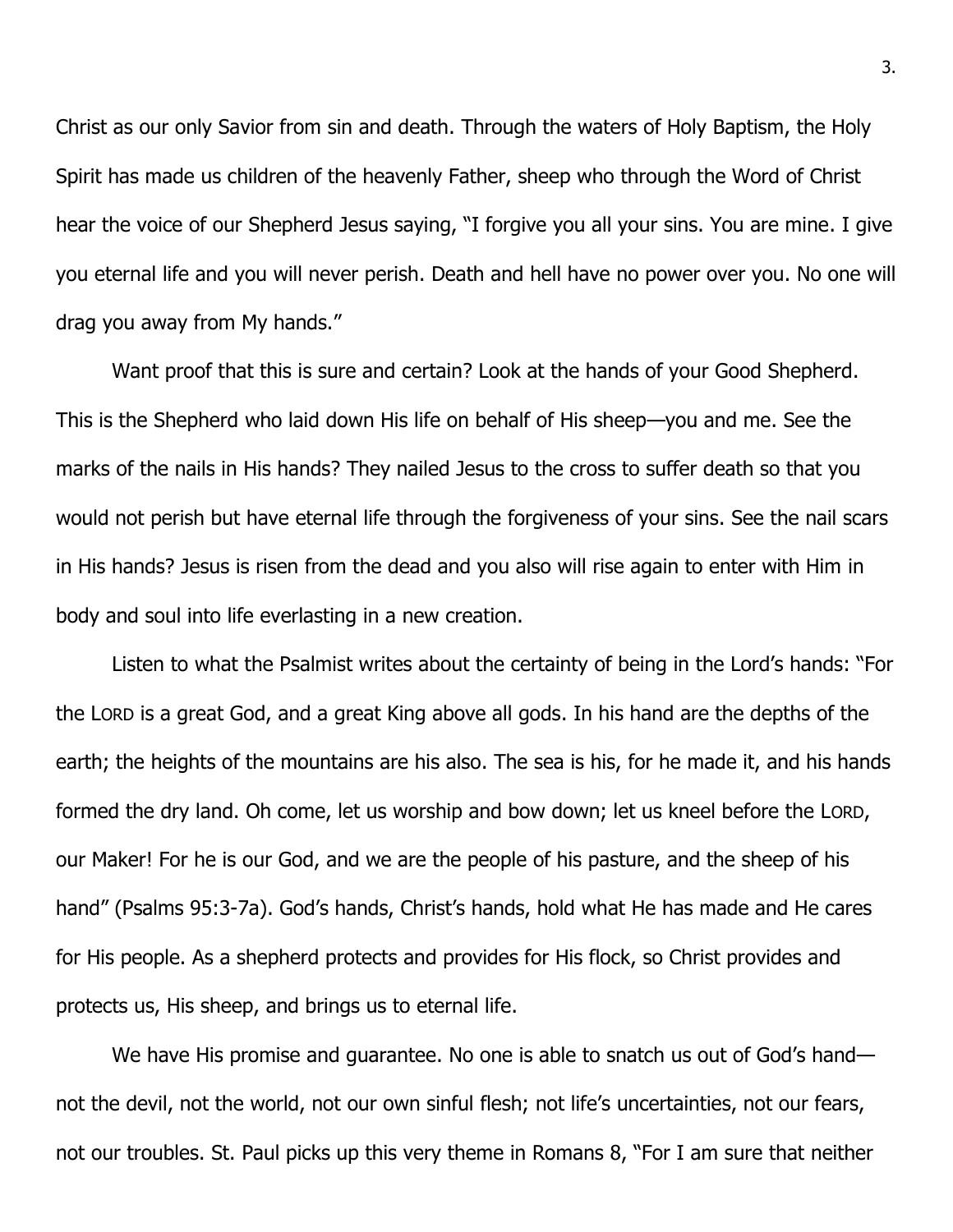death nor life, nor angels nor rulers, nor things present nor things to come, nor powers, nor height nor depth, nor anything else in all creation, will be able to separate us from the love of God in Christ Jesus our Lord" (Romans 8:38-39).

Paul is sure. We are sure. There can be no uncertainty—Christ has died and sin has been paid for in full with His own sacrificial death. Forgiveness is won for us! There can be no uncertainty—Christ is risen and we too will rise again with Christ on the Last Day. Eternal life in body and soul is won for us! Through the gift of the Holy Spirit, Jesus has made us the people of His pasture and the sheep of His hands who are securely in His holy hands of mercy and grace, blessed with complete forgiveness and eternal life just as our Lord Himself says.

Martin Luther wrote of such confidence and certainty, "But I know that I am baptized, that I hear God's Word, and that I believe this article of faith, that is, believe in Jesus Christ. God has granted me grace to hear and to believe, and, thus equipped, I came to Him by the will of the Heavenly Father. This is sufficient for me. Why should I fear? And whom should I fear? For He says here: 'Him who comes to Me I will not cast out.' This I will accept, love, and cherish. Therefore I will surely remain secure with Him. For here I am dearly and unmistakably assured that I will not be rejected and cast out. And in another passage it is written that no one will snatch me out of His hand (John 10:28). Christ is determined to